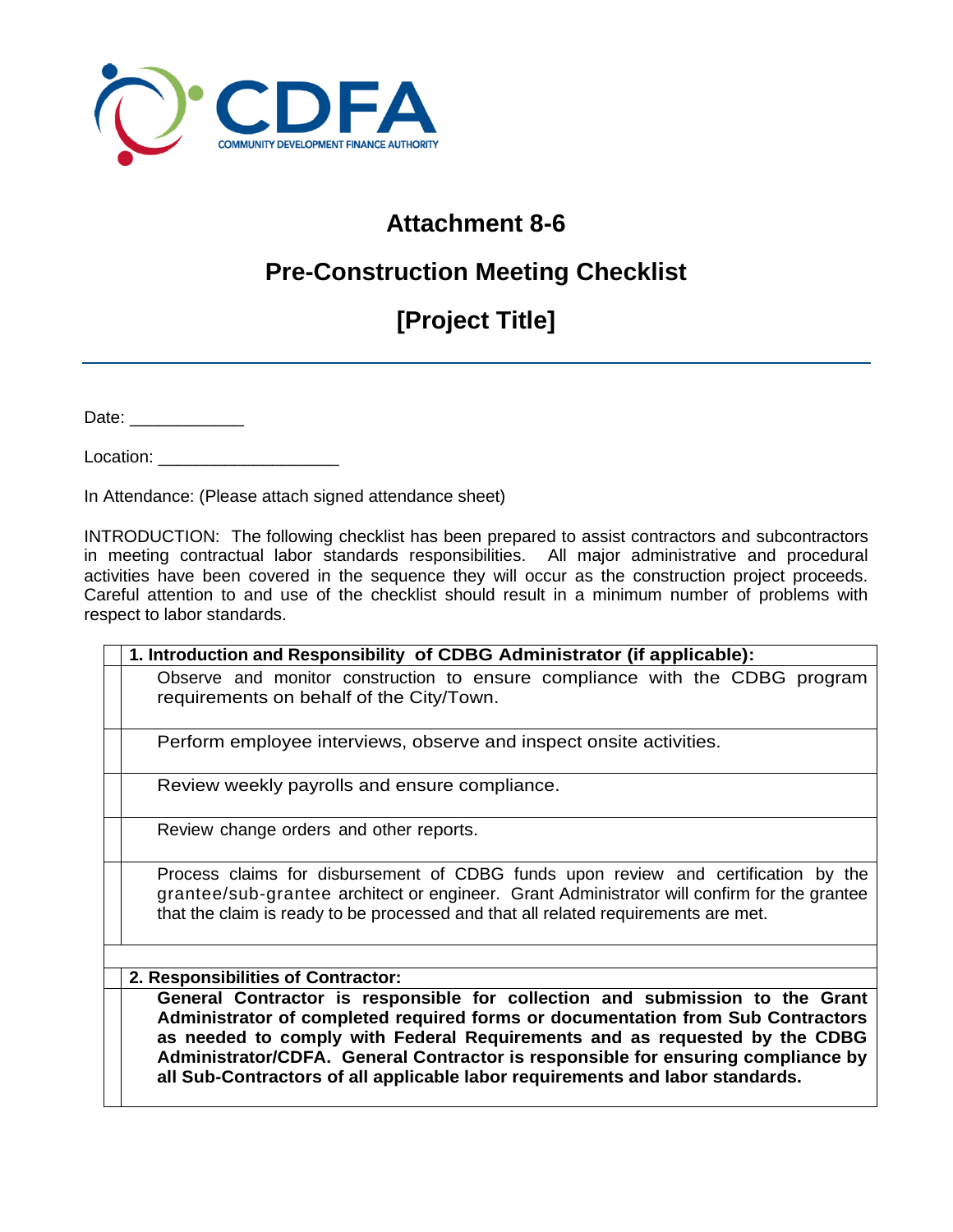| The General Contractor will insert in any subcontracts the clauses contained in 29CFR<br>5.5(a)(1) through (10) and such other clauses as HUD or its designee may by appropriate<br>instructions require, and also a clause requiring the subcontractors to include these<br>clauses in any lower tier subcontracts. This document is included in the pre-construction<br>meeting packet. The General Contractor shall be responsible for the compliance by a<br>subcontractor or lower tier subcontractor with all the contract clauses in 29CFR Part 5.5. |
|-------------------------------------------------------------------------------------------------------------------------------------------------------------------------------------------------------------------------------------------------------------------------------------------------------------------------------------------------------------------------------------------------------------------------------------------------------------------------------------------------------------------------------------------------------------|
| General Contractor must provide a list of all Sub-Contractors including their address and<br>amount of contract at time of contract signing. The list is to be updated at each<br>construction meeting or when any change in Sub-contractors is made.                                                                                                                                                                                                                                                                                                       |
| General Contractor and all Sub Contractors must be registered and in Good Standing with<br>the State of New Hampshire and provide documentation of compliance upon request: if<br>they are not registered and in Good Standing they are ineligible for funding.                                                                                                                                                                                                                                                                                             |
| General Contractor and all Sub Contractors may not be on the Excluded Parties List<br>(Debarment); if debarred they are ineligible for any federal funds.                                                                                                                                                                                                                                                                                                                                                                                                   |
| General Contractor shall provide Insurance Certificates naming NH CDFA, 14 Dixon<br>Avenue, Suite 102, Concord, NH 03301, and the Grantee as Additional Insureds.<br>Coverage shall comply with the Contract.                                                                                                                                                                                                                                                                                                                                               |
| General Contractor will sign and submit CDBG Attachments 5, 6, 7, 8, and 9 relating to Equal<br>opportunity, Affirmative Action, and Section 3 Certifications (provided in pre-construction<br>meeting packet).                                                                                                                                                                                                                                                                                                                                             |
| General Contract shall complete and submit the US Department of Labor Form (attached)<br>for each contract or subcontract in excess of \$10,000.                                                                                                                                                                                                                                                                                                                                                                                                            |
| Lien Waivers are required at each requisition meeting. Final lien waivers are required<br>showing that materials and labor are paid at requisition meetings.                                                                                                                                                                                                                                                                                                                                                                                                |
| General Contractor will provide payment and performance bonds to CDBG Administrator.                                                                                                                                                                                                                                                                                                                                                                                                                                                                        |
| General Contractor will complete and submit the Section 3 Summary Report and<br>Contract/Subcontract Activity Forms to the Grant Administrator as new hires occur.                                                                                                                                                                                                                                                                                                                                                                                          |
| General Contractor has requested and received certification of his apprentice program for the<br>State's Bureau of Apprenticeship and Training (recognized by USBAT) and submitted a copy<br>thereof to the recipient prior to employment on the project. Likewise, "trainee" programs<br>certification from U.S.B.A.T. if applicable, must be submitted.                                                                                                                                                                                                   |
| NOTE: Employees should not be listed on payrolls as "helpers" but as "apprentices" if they<br>are enrolled in a state apprenticeship program. This distinction and all supportive<br>documentation will waive Davis Bacon for apprentices only.                                                                                                                                                                                                                                                                                                             |
| 3. Sub Contractor Requirements:                                                                                                                                                                                                                                                                                                                                                                                                                                                                                                                             |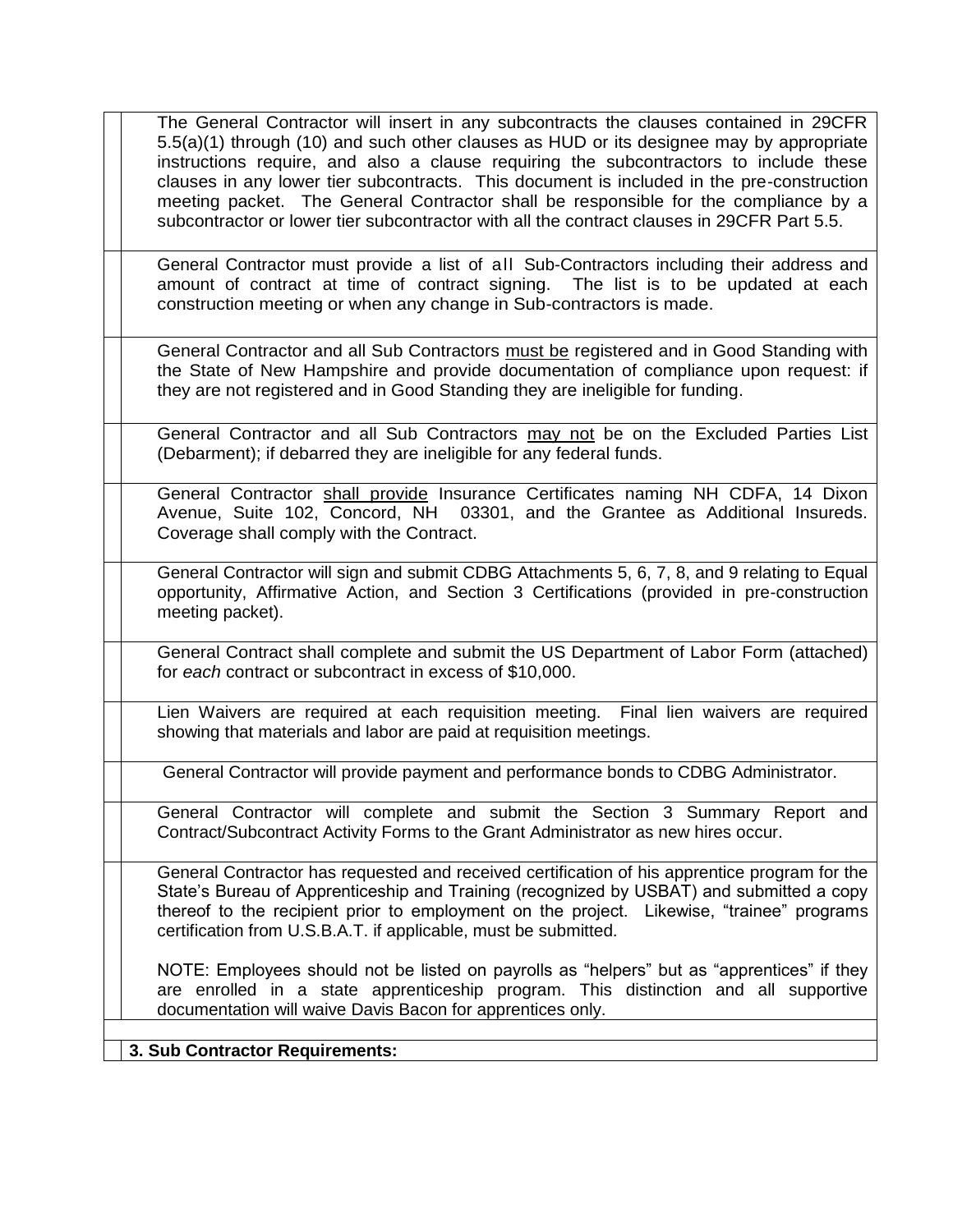Sub Contractors must be registered and in Good Standing with the State of New Hampshire and provide documentation of compliance as requested: if they are not registered and in Good Standing they are ineligible for funding.

Sub Contractors may not be on the Excluded Parties List (Debarment). If debarred they are ineligible for any federal funds.

Subcontracts: The contractor or subcontractor will insert in any subcontracts the clauses contained in 29CFR 5.5(a)(1) through (10) and such other clauses as HUD or its designee may by appropriate instructions require, and also a clause requiring the subcontractors to include these clauses in any lower tier subcontracts. This document is included in the preconstruction meeting packet. The prime contractor shall be responsible for the compliance by a subcontractor or lower tier subcontractor with all the contract clauses in 29CFR Part 5.5.

Sub Contractors are required to provide the Contractor with required forms or documentation as needed to comply with State or Federal Requirements and as requested by the CDBG Administrator/CDFA.

All applicable conditions of the Contract shall apply to the Sub-Contractors.

General Contractor will require sub contractors to complete and submit the Section 3 Summary Report and Contract/Subcontract Activity Forms as new hires occur.

These requirements apply to all subs on site (no matter the designation).

**4. Labor Requirements and Labor Standards:**

**All Posters, including the Wage Decision and Employee Rights Poster must be displayed at the job site in a manner whereby they can be viewed at all times. The posters cannot be locked in the job trailer.** 

**Equal Employment Opportunity/Nondiscrimination** - The Contractor will not discriminate against any employee or applicant for employment because of race, color, religion, sex or national origin**.** No person shall be excluded from participation in, be denied benefits of, or otherwise be subjected to discrimination on the grounds of race, handicap, color, sex, sexual orientation, national origin, or familial status.

**Affirmative action** - The encouragement of increased representation of women and minoritygroup members in employment.

**Section 3 Certifications -** The Contractor will**,** to the greatest extent feasible, see that opportunities for training and employment are given lower income residents of the project area and contracts for work in connection with the project are awarded to business concerns which are located in, or owned in substantial part by persons residing in the area of the project.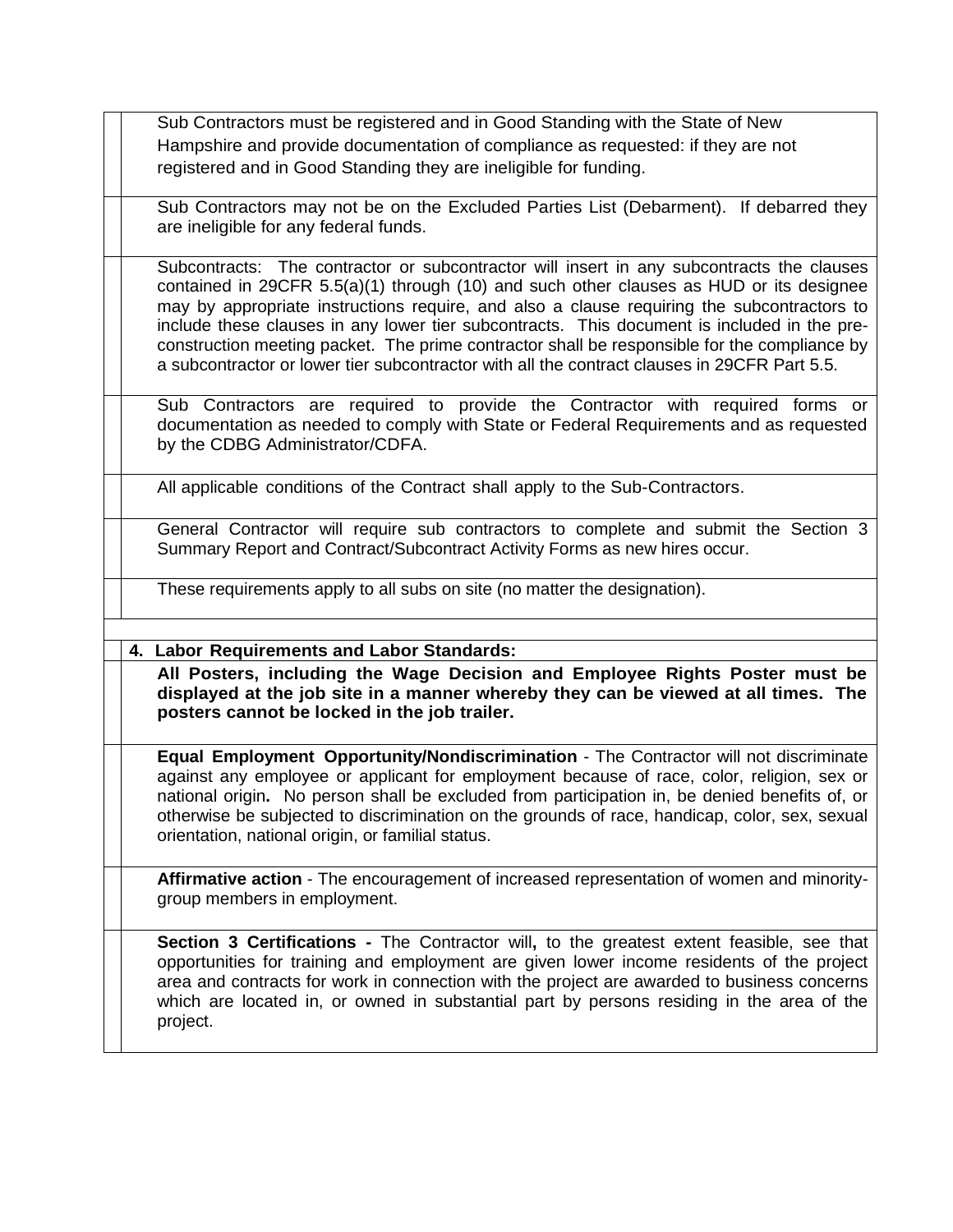**Section 3 Affirmative Action** - The Contractor will attempt to recruit from within the Town/City/County the necessary individuals to fill employment opportunities generated by Section 3 covered assistance through: local advertising media, signs places at the proposed site for the project, and community organizations and public or private institutions operating within or serving the project area such as Service Employment and Redevelopment (SER), Opportunities Industrialization Center (OIC), Urban League, Concentrated Employment Service.

**Contract Work Hours and Safety Standards Act:** CWHSSA establishes requirements for payment of over-time and penalties for violations. Penalties are referred to as liquidated damages. Liquidated damages liability equals \$27 per day per worker per event, and requires that over-time pay restitution be paid to workers who are underpaid. This act also establishes safety standards compliance. (Liquidated damage penalty adjusts annually. Amount can be found at: https://www.dol.gov/whd/govcontracts/cwhssa.htm.)

**Davis-Bacon Act**: The Davis Bacon Act requires that each contract over \$2,000, "to which the Federal Government is a party, for construction shall contain a provision for the minimum prevailing wages to be paid" to all laborers and mechanics employed at the site of work and includes fringe benefits payments for specific trades. **DBA REQUIRES weekly payments to workers.**

**Copeland "Anti-Kickback" Act:** Copeland establishes laws to prohibit the payment of "kickbacks" to work on federally assisted projects, enforces weekly payment and sets forth rules concerning allowable and disallowed employee deductions. Copeland also provides basis for contract termination and criminal prosecution pursuant to 18 U.S.C 874.

**Federal Labor Standards** – FLSA establishes laws for minimum wages paid to workers and laws associated with the employment of minors. FLSA prohibits wage discrimination based on gender and governs the rules for independent contractors. It also enforces over-time payment mandates at 1.5 the basic wage rate for nonexempt employees that exceed 40 hours in a work week. The Department of Labor governs enforcement jurisdiction of FLSA rules.

Any rates that need to be added to the Decision may be submitted on Form HUD-4230a to the Grant Administrator.

Certified payrolls shall be completed and submitted to the CDBG Administrator weekly by the Contractor and all Sub Contractors. Payrolls are to be numbered and/or dated sequentially and the final payroll marked "Final". Wage classifications must be identified on payrolls for each employee. If the payrolls are dated instead of numbered, "no work" payrolls must be submitted for weeks not on site. All Payrolls must be original signature, no copies or emailed documents will be accepted.

Any person other than the principal officer signing the payroll must have a letter of authorization to sign the payrolls. See sample letter in pre-construction meeting packet.